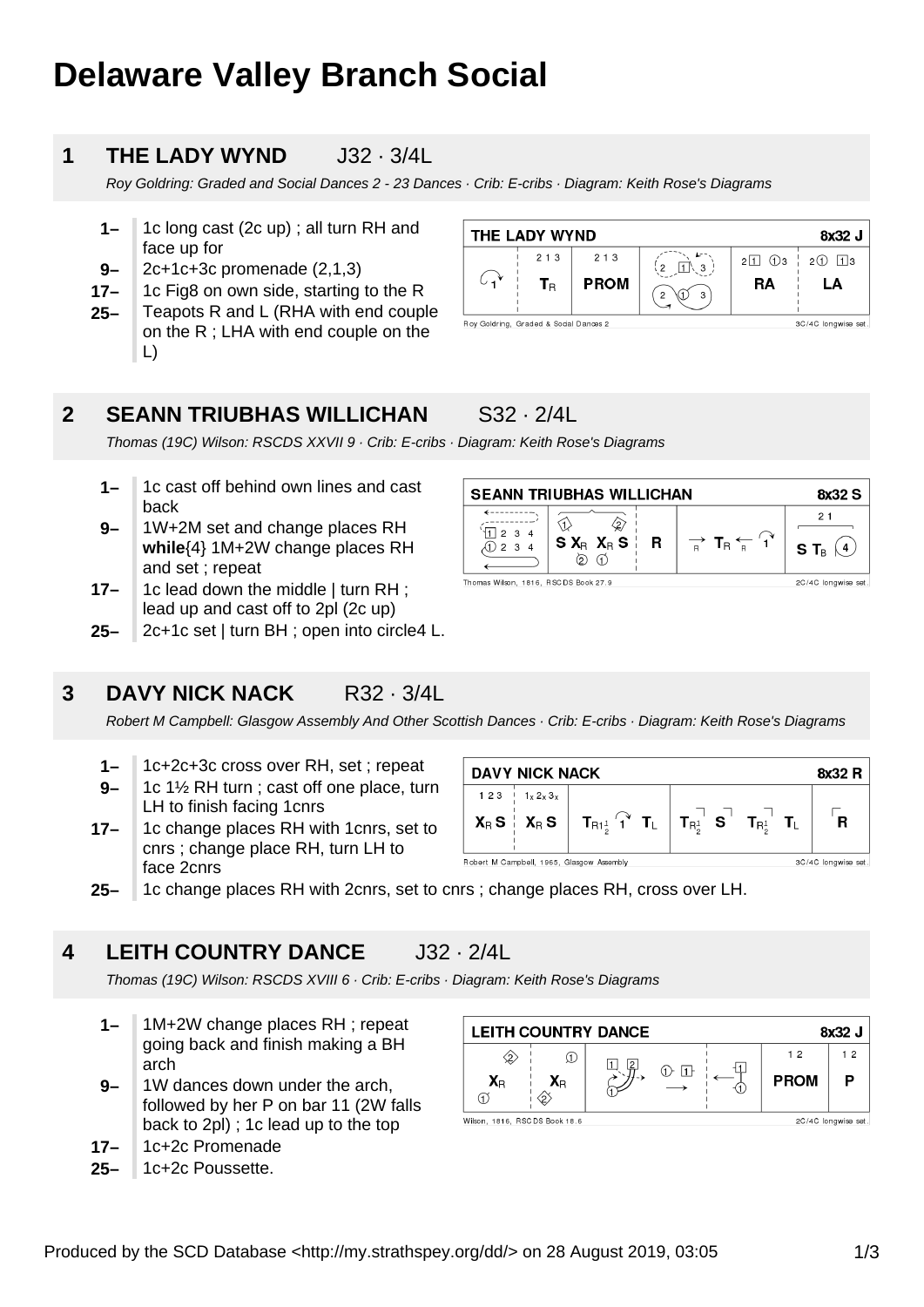### **5 MONYMUSK** S32 · 3/4L

Preston (18C): RSCDS XI 2 · Crib: E-cribs · Diagram: Keith Rose's Diagrams

- **1–** 1c turn RH | cast off (2c up) ; 1c turn 1¼ LH into
- **9–** 1W+2c & 1M+3c set twice in lines across, but on [11-12] 1c Petronella to opposite sideline ; all set twice on sidelines (2,1x,3)
- **17–** 2c+1c+3c circle6 and back
- **25–** Reels3{6} on the sides (Rsh to 2cnr) | 1c cross (2,1,3)

#### **6 MRS MACLEOD** R32 · 3/4L

RSCDS VI 11 · Crib: E-cribs · Diagram: Keith Rose's Diagrams

- **1–** 1c+2c RHA ; LHA
- **9–** 1c lead down the middle (2c up) ; and up to face 1cnrs
- **17–** 1c set to and turn corners, finish between corners
- **25–** Lsh Reels3{6} on the sides, 1c cross RH.



 $\overline{23}$ 

 $S$  T

-[3]  $\Phi$ 

早中

S

The Ballroom, 1827, RSCDS Book 6.11

**MONYMUSK** 

 $\mathbf{T}_{\mathrm{B}}$   $^\prime$  1

 $T_{L1}$ 

Preston, 1786, RSCDS Book 11.2

3C/4C longwise set

8x32 S

**SC/4C** longwise set

 $\mathbf{X}_\text{R}$ 

 $21 \times 3$ 

 $\left( 6\right)$ 

 $2 - 0 - 3$ 

 $\mathbf{S}_2$ 

 $\phi$ 

#### **7 THE HAPPY MEETING** J32 · 2/4L

RSCDS XXIX 9 · Crib: E-cribs · Diagram: Keith Rose's Diagrams

- **1–** 1M+2W cross and dance ¾ Lsh round P, pass down/up Rsh, cast R round standing M/W to places
- **9–** 1W+2M repeat (other shoulders)
- **17–** 1c slip down the middle | set (1M starts L foot) ; slip to top | cast off (2c up)
- **25–** 2c+1c A&R (all clap) ; turn P RH

### **8 MACDONALD OF THE ISLES** S32 · 3/3L



Derek Haynes: Carnforth Collection of SC Dances 2 · Crib: E-cribs · Diagram: Keith Rose's Diagrams

- **1–** 2c diagonal Reel4 with 1cnrs, at end dance Lsh round P to face 2cnrs
- **9–** 2c diagonal Reel4 with 2cnrs (2cnr loop by the R) (to  $1,2,3$ )
- **17–** 1c+2c+3c »snowball« G-Chain (1c begin, 2 bars per hand) (to 3,2x,1)



**25–** 3c+2c ½ R&L ; 3c ½ Fig8 R (3M up, 3W down) (2,3,1)